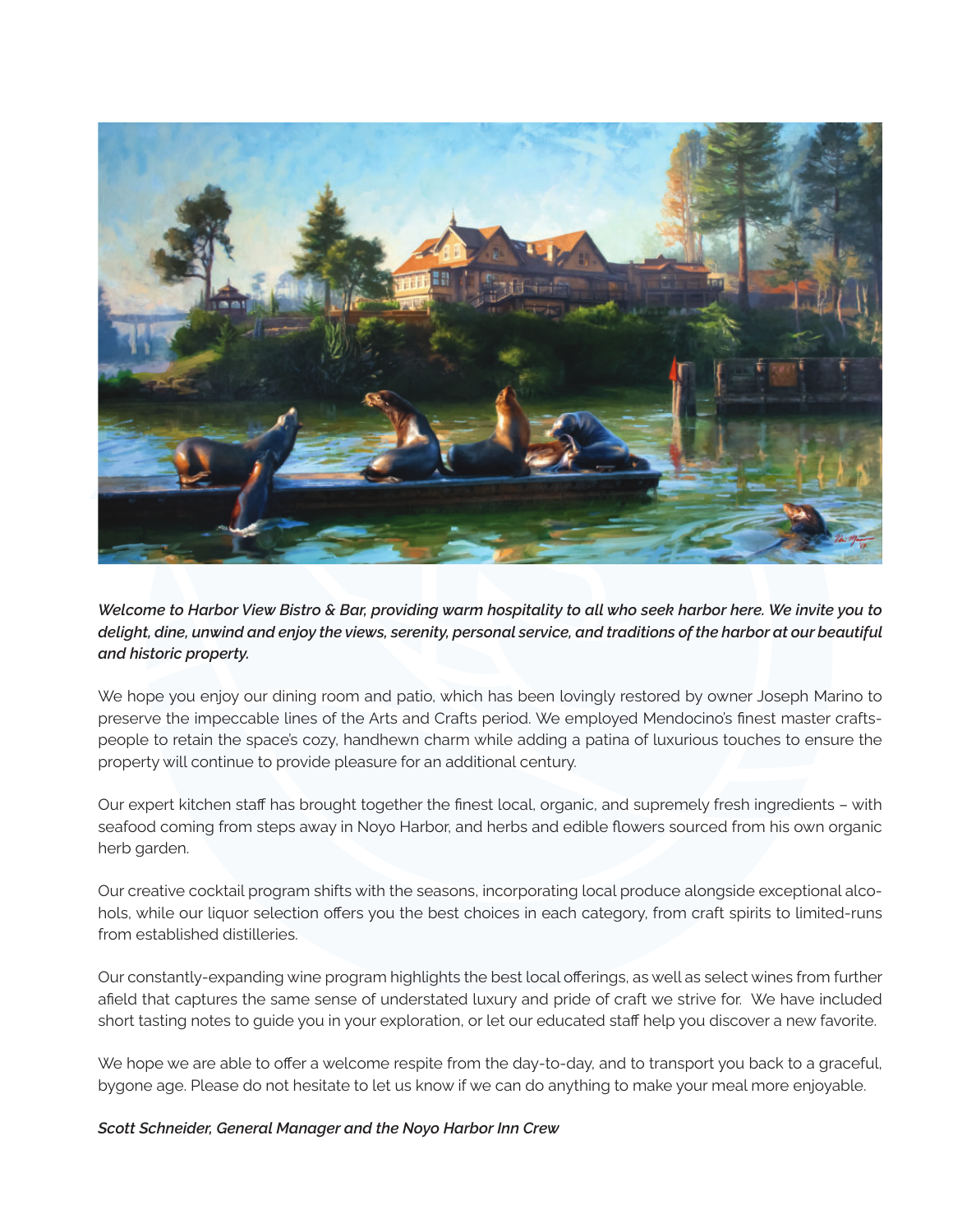# HOUSE COCKTAILS

#### **CANDY CAP OLD FASHIONED 16**

Candy Cap Infused Bourbon / Maple Walnut Bitters / Candy Cap Bitters



#### **ICEBOX MARTINI 15**

Gin or Vodka / Olive or Lemon Oil

**NE**



**All Cocktails, Wine and Beer available To-Go**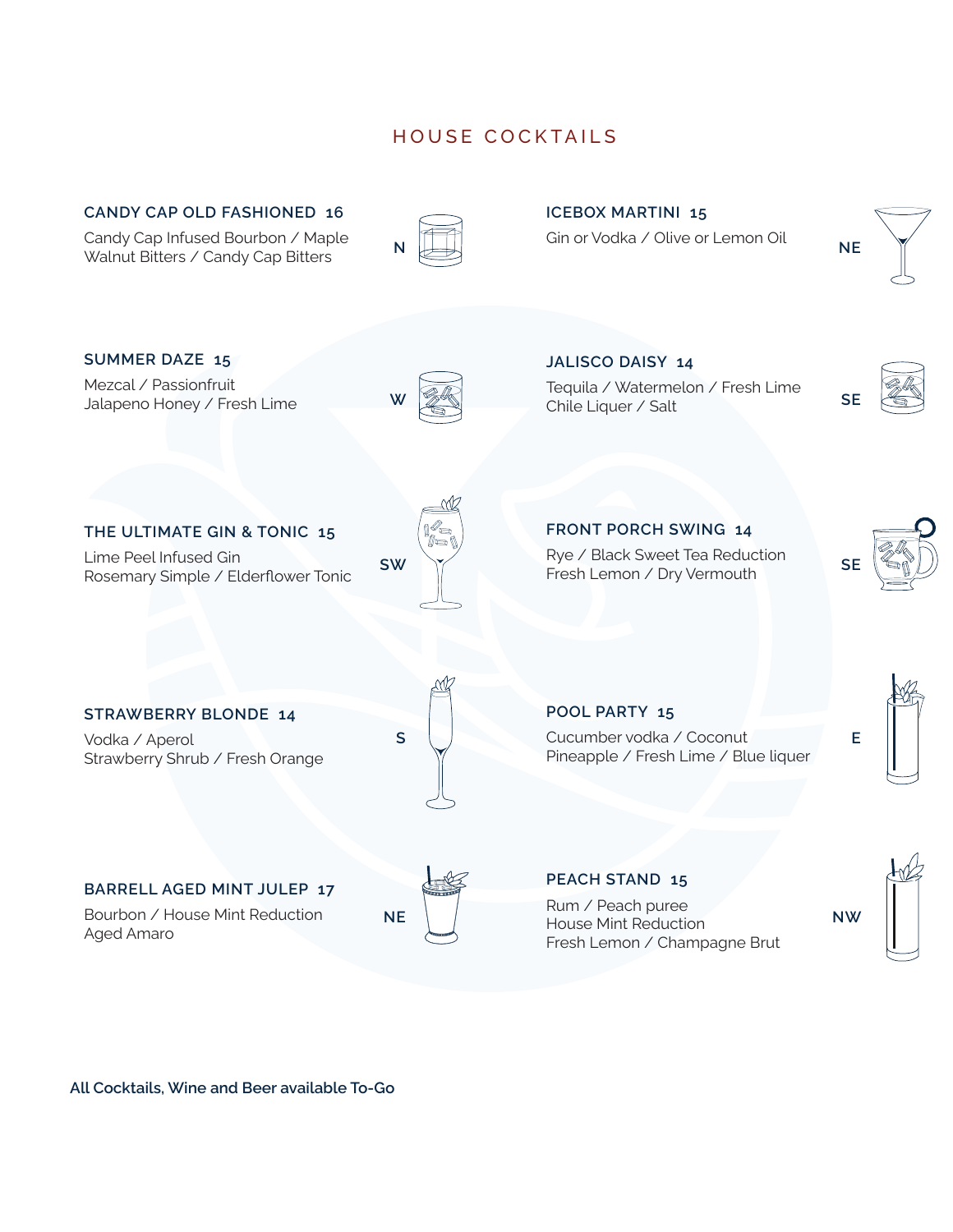## FLAVOR COMPASS



**All Cocktails, Wine and Beer available To-Go**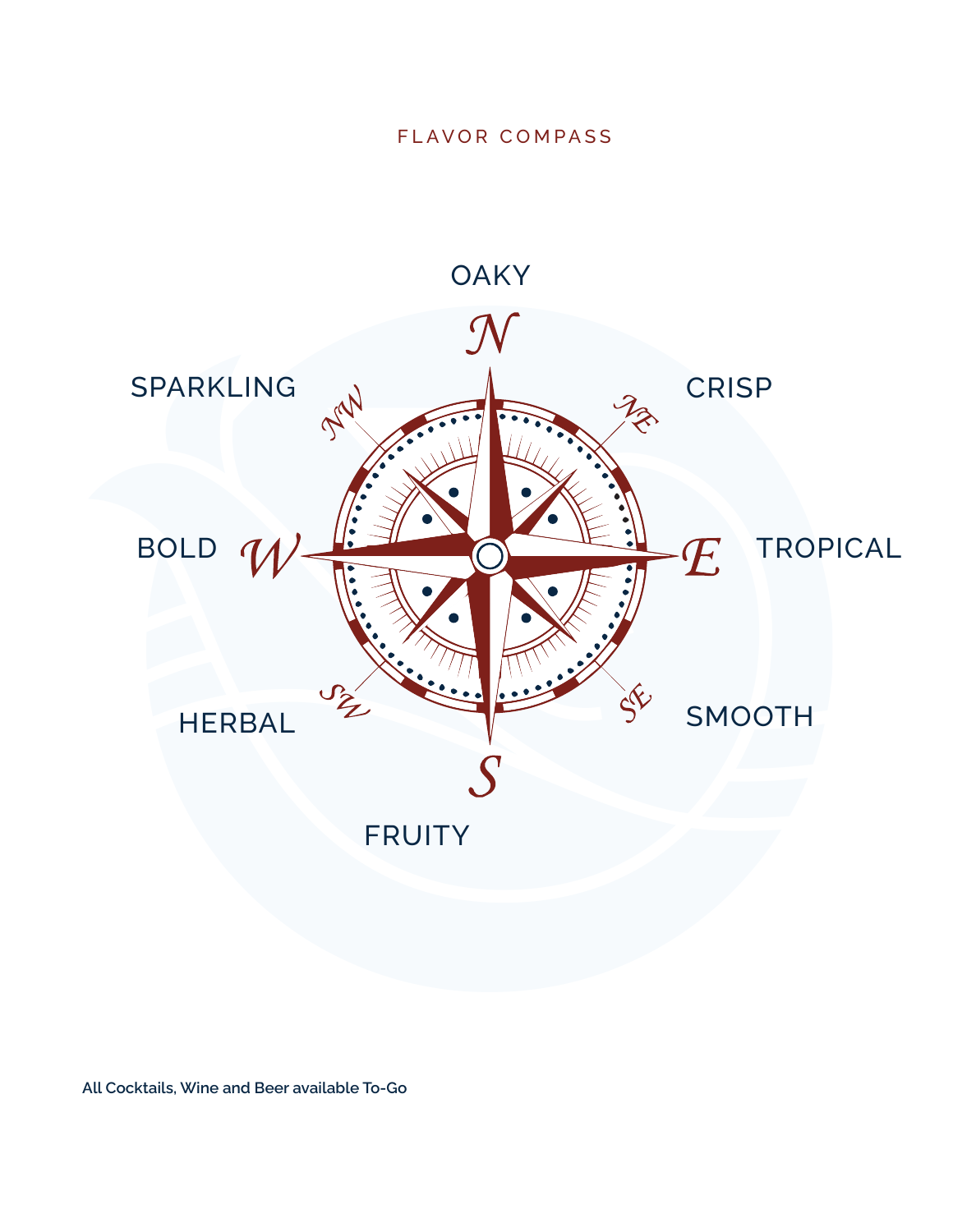Our wine list features the best of Mendocino and Sonoma County wines, with a focus on small-scale, boutique producers. Reaching beyond our local region to the world at large we hand-select unique, high-value wines with exceptional food pairing qualities. We are constantly evolving and growing the list, and aim to please those who know what they love as well as those who want to try new and lesser-known varietals.

| WHITE WINES BY THE GLASS                                                                                                                |                | <b>GLASS</b>  |
|-----------------------------------------------------------------------------------------------------------------------------------------|----------------|---------------|
| Husch Vineyards, Sauvignon Blanc, Mendocino County, 2020<br>Crisp and lively, lemongrass, guava, white grapefruit, hint of fresh pear   |                | 12            |
| Cole Ranch, Riesling, Mendocino County, 2020<br>Smallest AVA in the world. Green apple, kiwi, strawberry                                |                | 12            |
| Meyer Family, Chardonnay, Donnelly Creek Vineyard, Anderson Valley, 2018<br>Lemon zest, honey, and white peach, light cream and vanilla |                | 14            |
| Domaine Anderson, Chardonnay, Anderson Valley, 2018<br>Flavors of river rock, green apple, pear and peach. Light butter and oak         |                | 17            |
| ROSÉ BY THE GLASS                                                                                                                       |                |               |
| Pleiades, Rose of Sangiovese, Mendocino, 2020<br>Dry, fresh and bright around a core of textured red berry fruit                        |                | 13            |
| RED WINES BY THE GLASS                                                                                                                  |                |               |
| Rodney Strong Vineyards, Up Shot Red Blend, Sonoma County, 2019<br>Blackberry, Dark Cherry, Hints of Spice                              |                | 11            |
| Murder Ridge, Zinfandel, Perli Vineyard, Mendocino Ridge, 2019<br>Smooth tannins. Plum, raspberry, black pepper                         |                | 15            |
| Navarro, Pinot Noir, Methode a l'Ancienne, Anderson Valley, 2017<br>Light and delicate. Raspberry, blackberry, cherry. Easy sipping     |                | 15            |
| Black Kite, Pinot Noir, Kite's Rest, Anderson Valley, 2015<br>Big black cherries, mushrooms, loamy. Burgundian style                    |                | 16            |
| Turnbull, Cabernet Sauvignon, Napa Valley, 2019<br>Licorice, plum, cassis, blackcurrant                                                 |                | 17            |
| Drew, The Field Blend, GSM Red Blend, Mendocino Ridge, 2018<br>Crushed Pepper, Orange Peel, Sage and a touch of Floral Violet           |                | 17            |
| <b>SPARKLING WINES</b>                                                                                                                  | <b>GLASS</b>   | <b>BOTTLE</b> |
| J Roget, Brut, American<br>Crisp fruit, light yeast, pear, apple                                                                        | 8              | 32            |
| Roederer Estate, Brut Anderson Valley<br>Bright citrus, light brioche, tight bead                                                       | [Split Bottle] | 32            |
| Valdobbiadene, Prosecco Sueriore DOCG, Mionetto Cellars, Italy<br>Apple and white pear with a subtle touch of citrus                    |                | 40            |
| Scharffenberger, Cremant, Anderson Valley<br>Baked bread, zesty lemon, and pear flavors                                                 | 13             | 52            |
| Roederer Estate, Brut Rosé, Anderson Valley<br>Crisp, fine bead. Pear, lemon, baking spice flavors                                      | 16             | 64            |
| A.R. Lenoble, Grand Cru, Champagne, France, 2008<br>High toast. Honeydew melon, apple, lemon                                            |                | 135           |
| Roederer Estate, l"Ermitage, Late Disgorged (Library), 2004<br>Extended time on lees. Mellow, rich flavor reminiscent of aged Champagne |                | 185           |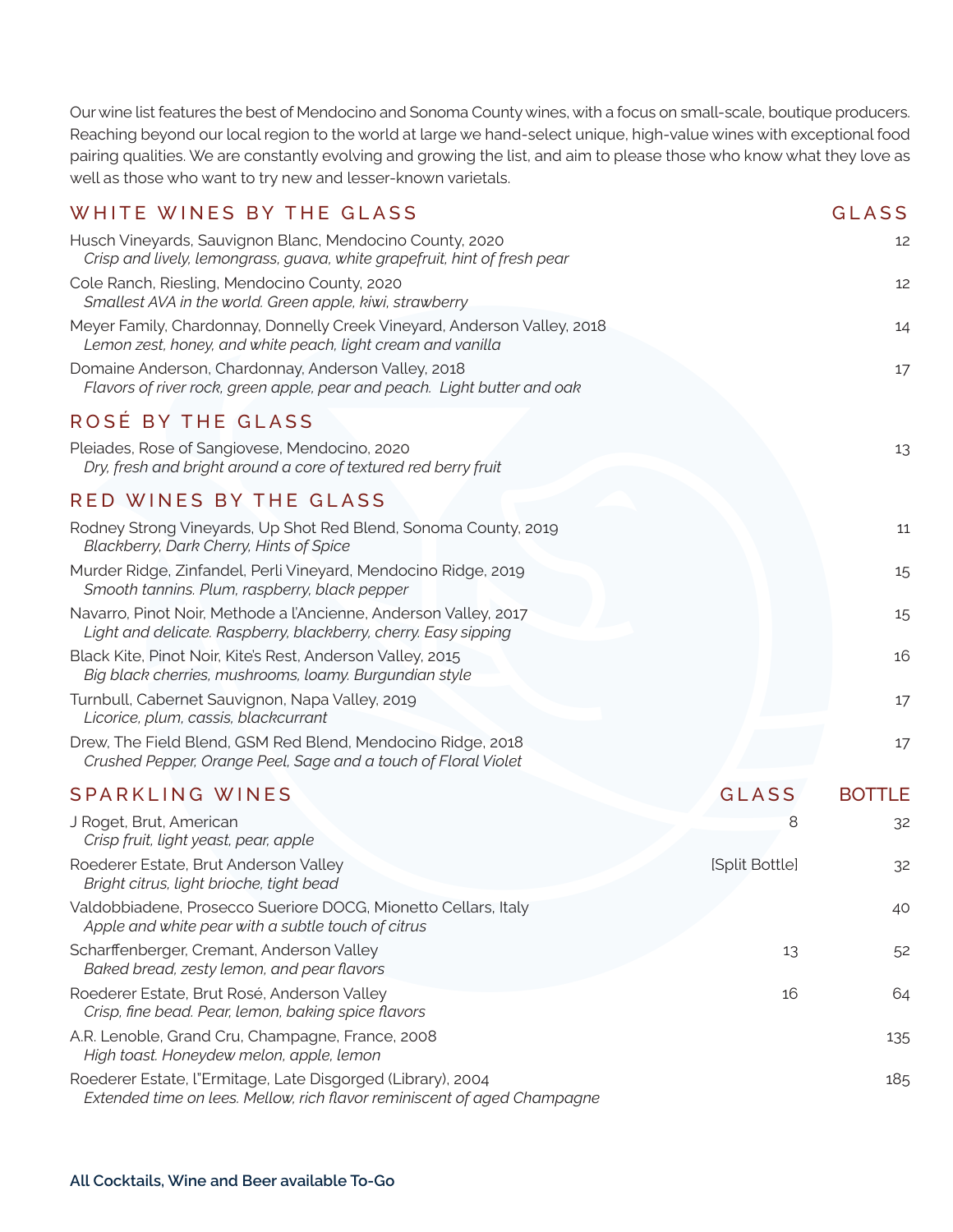| LIGHT BODIED WHITE                                                                                                                                          | <b>BOTTLE</b>        |
|-------------------------------------------------------------------------------------------------------------------------------------------------------------|----------------------|
| Boutari Moschofilero, Dionysus in Spring, Mantinia, Greece, 2019<br>From the mountains of the Peloponnese, flowery and light, with honeydew and Meyer lemon | 28                   |
| Kim Crawford, Sauvignon Blanc, Marlborough, New Zealand, 2021<br>Citrus, juicy, tropical fruit, grapefruit                                                  | [Split Bottle]<br>28 |
| Bischöfliche Weingüter Trier, Riesling Kabinett, Scharzhofberger, Germany, 2016<br>Honey and peaches in a glass, with wet river stone and Meyer lemon       | 40                   |
| Drew Family Cellars, Suitcase Albariño, Mendocino, 2020<br>Honey, lemon zest, orange blossom, river rock                                                    | 45                   |
| Broc Cellars, Amore Bianco, Mendocino, 2019<br>Tocai Fruliano Bianco through spontaneous fermentation. Savory notes, pear, honey                            | 45                   |
| Lichen, Pinot Gris, Anderson Valley, 2019<br>Ripe fruit, peach, very juicy in the mouth                                                                     | 48                   |
| Lioco, Chardonnay, Demuth Vineyard, Anderson Valley, 2016<br>Bright acidity. Pear, white peach, citrus, flint                                               | 75                   |
| MEDIUM BODIED WHITE                                                                                                                                         | <b>BOTTLE</b>        |
| Mulderbosch, Sauvignon Blanc, Western Cape, South Africa, 2019<br>Bright and zippy, grapefruit, lemon zest, chalk, green figs                               | 38                   |
| Navarro, Gewürztraminer, Dry, Anderson Valley, 2020<br>Almost totally dry. Peach and citrus. Tropical aromas                                                | 39                   |
| Husch Vineyards, Sauvignon Blanc, Mendocino County, 2020<br>Crisp and lively, lemongrass, guava, white grapefruit, hint of fresh pear                       | 48                   |
| Cole Ranch, Riesling, Mendocino County, 2020<br>Smallest AVA in the world. Green apple, kiwi, strawberry                                                    | 48                   |
| Meyer Family, Chardonnay, Donnelly Creek Vineyard, Anderson Valley, 2018<br>Lemon zest, honey, and white peach, light cream and vanilla                     | 56                   |
| Ramey Cellars, Chardonnay, Fort Ross-Seaview, Sonoma Coast, 2018<br>Light French oak, pear, lemon, flint, baked apple.                                      | 60                   |
| <b>FULL BODIED WHITE</b>                                                                                                                                    | <b>BOTTLE</b>        |
| Domaine Anderson, Chardonnay, Anderson Valley, 2018<br>Flavors of river rock, green apple, pear and peach. Light butter and oak                             | 68                   |
| Comte Lafonde, Sancerre, Grande Cuvée Blanc, France, 2018<br>Big and juicy, lemon curd, chalk, flint, elderflower                                           | 72                   |
| Rombauer Vineyards, Chardonnay, Carneros, 2020<br>Creamy, peach, pear, vanilla, creme brulee                                                                | 79                   |
| Chateau de Saint Cosme, Condrieu, North Rhône, France, 2018<br>White peach, orange blossom, fennel, apricot, big body                                       | 95                   |
| <b>ROSÉ</b>                                                                                                                                                 | <b>BOTTLE</b>        |
| Long Meadow Ranch, Pinot Noir Rosé, Anderson Valley, 2019<br>Floral, spicy, citrus and strawberry tones                                                     | 45                   |
| Pleiades, Rose of Sangiovese, Mendocino, 2020<br>Dry, fresh and bright around a core of textured red berry fruit                                            | 52                   |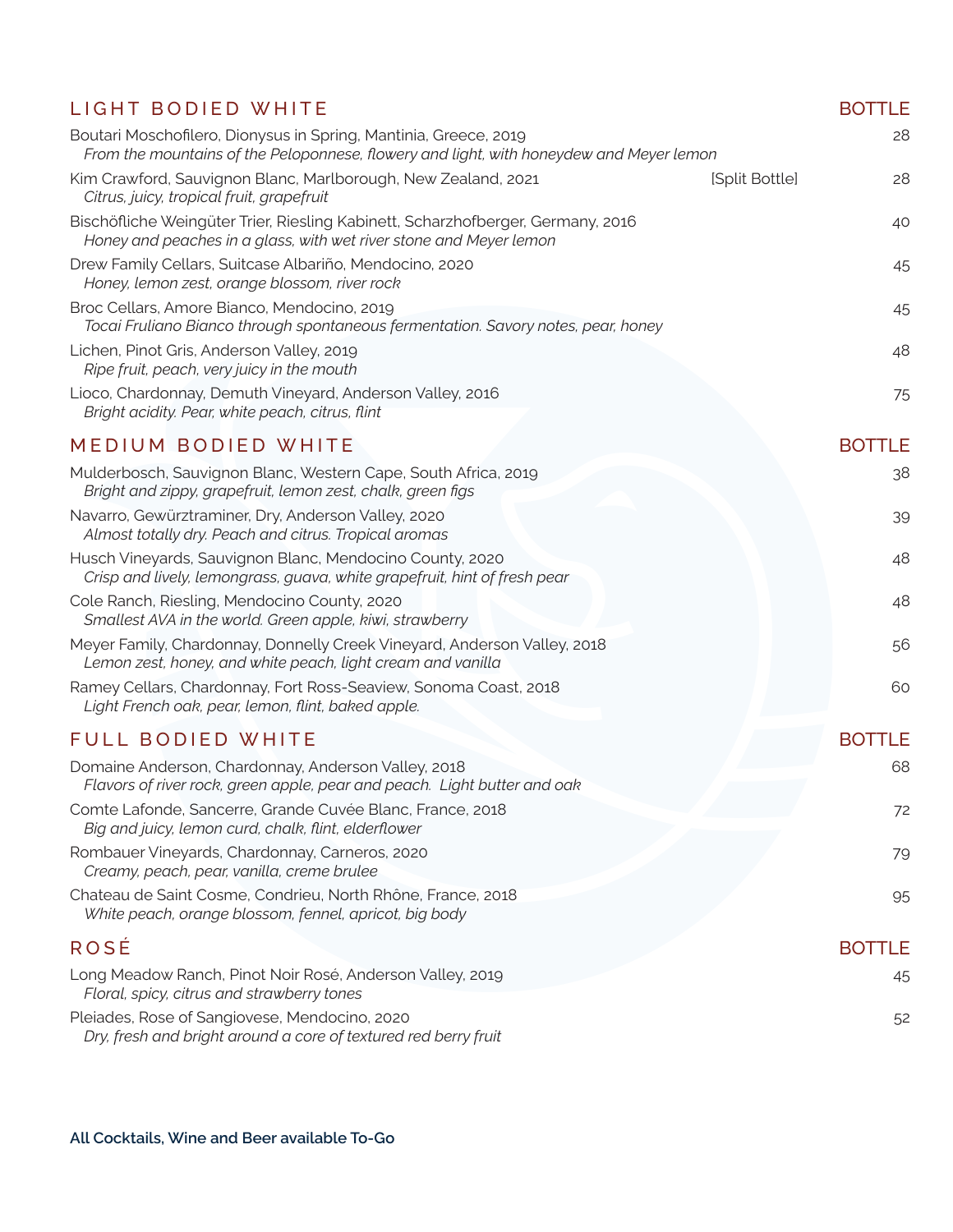| LIGHT BODIED RED                                                                                                                                                        |           | <b>BOTTLE</b> |
|-------------------------------------------------------------------------------------------------------------------------------------------------------------------------|-----------|---------------|
| Marques De Riscal, Rioja Reserva, Spain, 2015<br>Bold and layered, black pepper, cinnamon, anise, tobacco, currant, leather, prunes                                     |           | 42            |
| Ryme, Sangiovese/Friulano Blend, Fox Hill, Mendocino, 2020<br>Red/white coferment, juicy and light, best chilled, bright red cherry                                     | [chilled] | 45            |
| Siduri, Pinot Noir, Willamette Valley, Oregon, 2019<br>Cranberry, Persimmon, Bay Leaf, Black Pepper with a Long Finish                                                  |           | 56            |
| Flowers, Pinot Noir, Sonoma Coast, 2019<br>Raspberry, cherry, white peach, baking spice                                                                                 |           | 75            |
| Twomey Cellars, Pinot Noir, Monument Tree, Anderson Valley, 2017<br>Figs, raspberry, pepper, baking spice. Complex flavors with lighter fruit                           |           | 105           |
| MEDIUM BODIED RED                                                                                                                                                       |           | <b>BOTTLE</b> |
| Nelson Family, Zinfandel, Mendocino, 2017<br>Full-bodied. Blackberry, white pepper, licorice, plum                                                                      |           | 45            |
| Villa Vignamaggio, Chianti Classico Prenzano, Tuscany, Italy, 2017<br>Served chilled. Partial sandstone jar aging. Juicy and light. Plum, strawberry                    |           | 48            |
| Alta Orsa, Syrah, Mendocino, 2018<br>Hickory, Black Pepper, and Violets. Endless finish of espresso and licorice                                                        |           | 52            |
| Murder Ridge, Zinfandel, Perli Vineyard, Mendocino Ridge, 2019<br>Smooth tannins. Plum, raspberry, black pepper                                                         |           | 60            |
| Navarro, Pinot Noir, Methode a l'Ancienne, Anderson Valley, 2017<br>Light and delicate. Raspberry, blackberry, cherry. Easy sipping                                     |           | 60            |
| Minus Tide, Pinot Noir, Mariah Vineyard, Mendocino Ridge, 2018<br>Smooth and quaffable. Bright acid. Cranberry, pomegranate, rosemary, hint of leather                  |           | 65            |
| Turnbull, Cabernet Sauvignon, Napa Valley, 2019<br>Licorice, plum, cassis, blackcurrant                                                                                 |           | 68            |
| Long Meadow Ranch, Merlot, Napa Valley, 2017<br>Blackberry, plum, dried herbs. Meaty in the mouth                                                                       |           | 72            |
| Louis Latour, Marsannay Rouge, Côte de Nuits, Burgundy, France, 2018<br>Bold plum and cherry, gamey, rich, layered tannins perfect for meats                            |           | 72            |
| Domaine Du Castel, Petit Castel, Judean Hills, Israel, 2019<br>Incredible Kosher wine, wild blackberries and currants, cedar, and dried herbs                           |           | 80            |
| Alquimista Cellars, Pinot Noir, Oppenlander Vineyard, Mendocino, 2016<br>Big and bold, cranberry, blackberry, white pepper, rosemary, smoked lamb.                      |           | 84            |
| Silver Oak Cellars, Cabernet Sauvignon, Alexander Valley, 2017<br>Bold but sippable. Blackberry, garden herbs, vanilla, cassis                                          |           | 120           |
| Patz & Hall, Pinot Noir, Jenkins Ranch, Sonoma Coast, 2014<br>Excellent Burgundian California pinot, with lots of forest floor, layered cherry, and a touch of salinity | 1.5 Liter | 150           |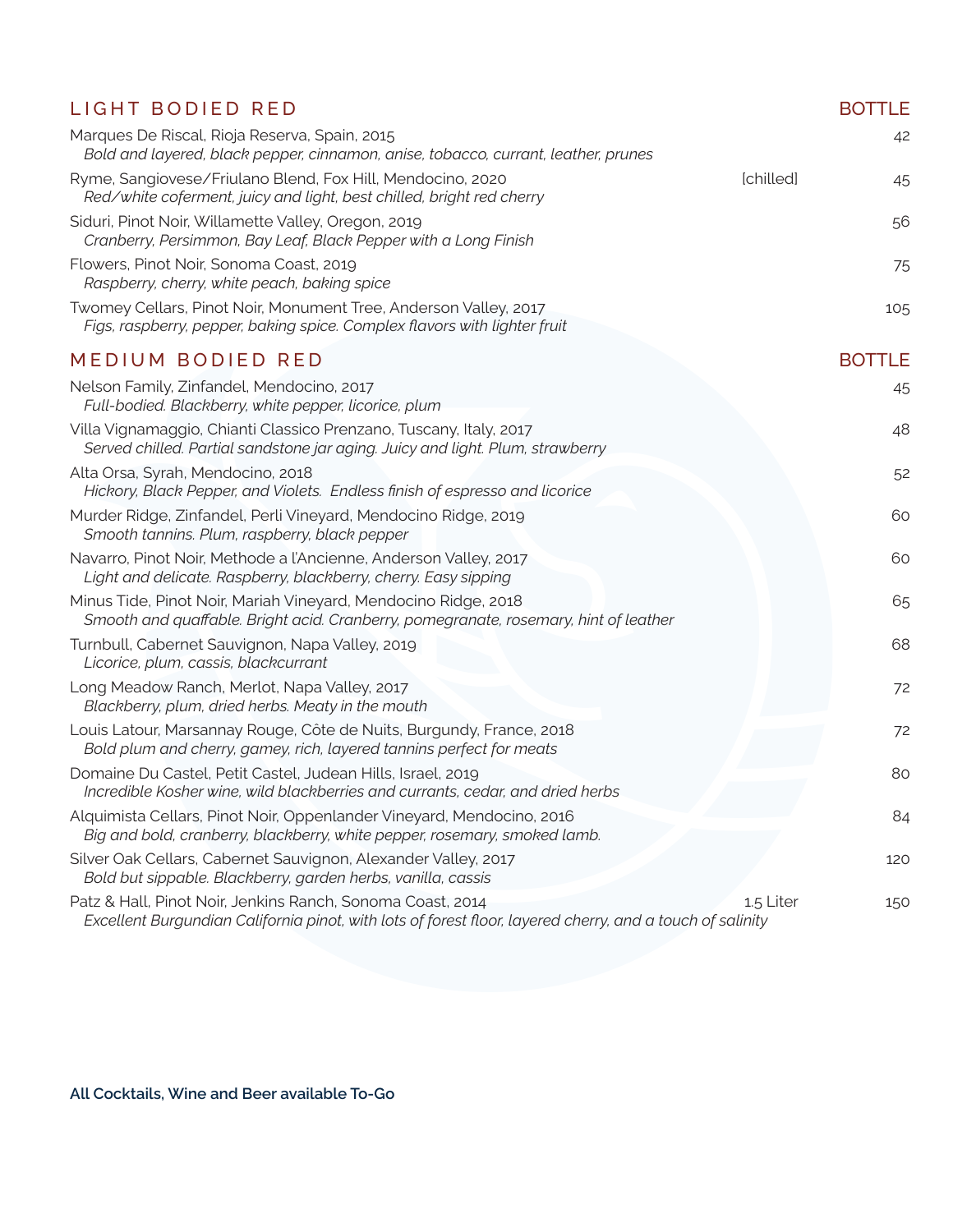| <b>FULL BODIED RED</b>                                                                                                                                               | <b>BOTTLE</b> |
|----------------------------------------------------------------------------------------------------------------------------------------------------------------------|---------------|
| Terrazas De Los Andes, Malbec Reserva, High Altitude Vineyards, Mendoza, Argentina, 2018<br>Black cherry, raspberry, plum, black pepper, cacao violets               | 42            |
| Rodney Strong Vineyards, Up Shot Red Blend, Sonoma County, 2019<br>Blackberry, Dark Cherry, Hints of Spice                                                           | 44            |
| Prisoner Wine Company, Saldo Red Blend of Zinfandel, Petit Syrah, Syrah, 2019<br>Black pepper, black licorice, cherry, blackberry and a hint of chocolate            | 46            |
| Saini Vineyards, Grenache, Dry Creek Valley, 2019<br>Strawberry, blackberry, baking spice                                                                            | 48            |
| Black Kite, Pinot Noir, Kite's Rest, Anderson Valley, 2015<br>Big black cherries, mushrooms, loamy. Burgundian style                                                 | 60            |
| Campovida, Nero d'Avola, Chiarito Vineyard, Hopland, 2016<br>Amazing blend of rich, dark fruit and bright, vibrant acid. Savory flavors, blackberry, cacao, cherry   | 60            |
| Drew, The Field Blend, GSM Red Wine, Mendocino Ridge, 2018<br>Crushed Pepper, Orange Peel, Sage and a touch of Floral Violet                                         | 68            |
| Molly Dooker, Shiraz, Carnival of Love, Australia, 2017<br>Black cherry, plum, candied raspberry, big and juicy                                                      | 105           |
| Stag's Leap Wine Cellars, Cabernet Sauvignon, Artemis, Napa Valley, 2018<br>Thick, meaty tannins. Heavy currant, blackberry, dried fig, violet                       | 115           |
| Delas Freres, La Landonne, Côte-Rôtie, Northern Rhone, France, 2016<br>Classic Côte-Rôtie, thick and jammy, rich blackberry, spicecake, candied violets, blueberries | 295           |

| DESSERT WINES: PORT, LATE HARVEST & SHERRY                                     | <b>GLASS</b> | <b>BOTTLE</b> |
|--------------------------------------------------------------------------------|--------------|---------------|
| Dow's, Port, 10 Year Tawny, Portugal                                           | 15           | 90            |
| Meyer Family Cellars, Port, Mendocino County                                   | 14           | 70            |
| Toro Albala, Sherry, Don PX, Pedro Jiminez, Spain [Half Bottle]                | 12           | 47            |
| Navarro, Reisling, Cluster Select, Late Harvest, Mendocino, 2017 [Half Bottle] | 18           | 48            |
| Husch, Gewürztraminer, Late Harvest, Mendocino, 2014 [Half Bottle]             | 10           | 42            |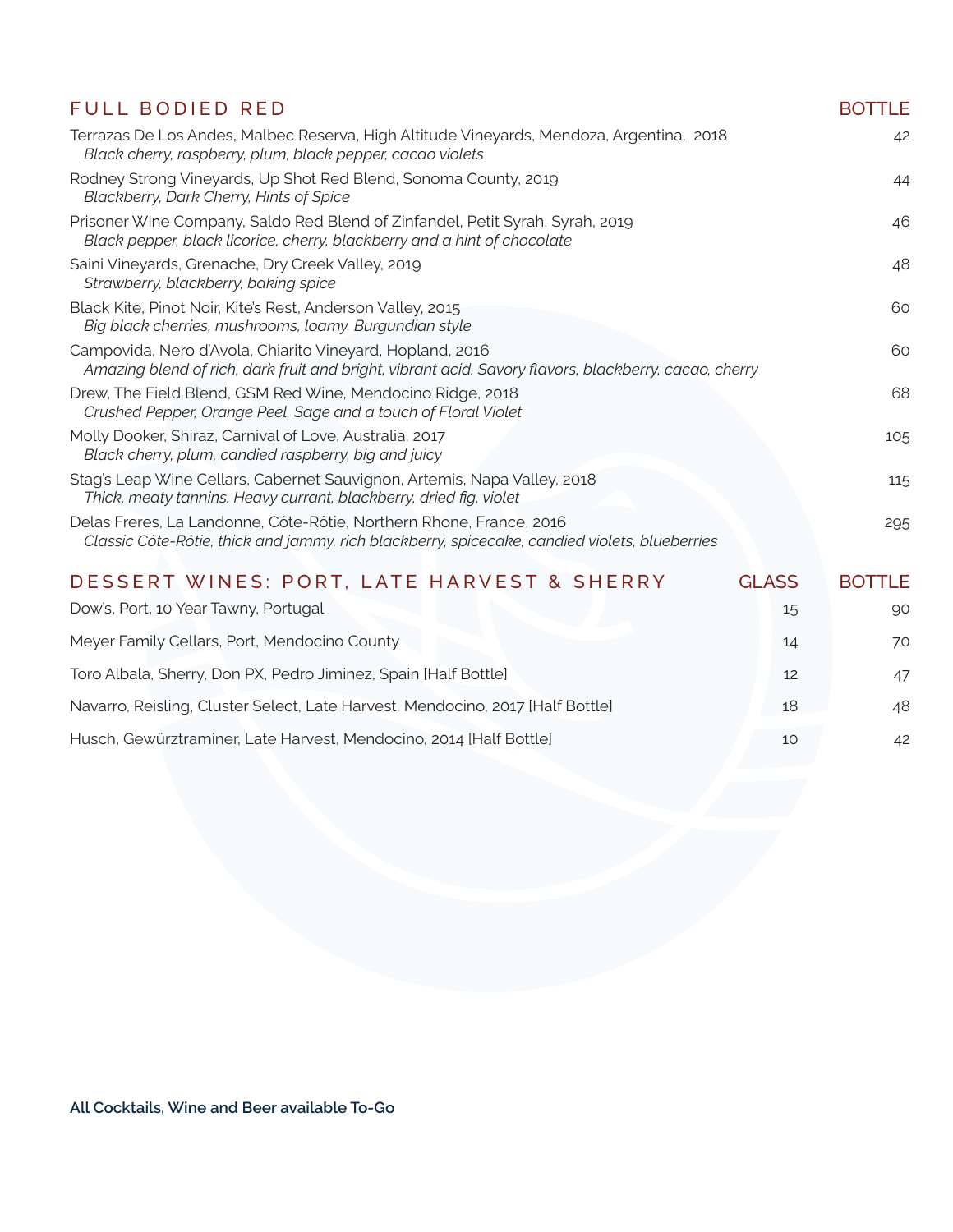### GIN

Ada Lovelace, *by F.F. Coppola, 40%, Napa/Sonoma* 10 Aviation, *Batch Distilled Gin, 42%, Portland, Oregon* 13 Beefeater, London Dry, 47%, United Kingdom Bombay Sapphire, *London Dry, 48%, United Kingdom* 9 Griffo, *Scott Street, 46%, Sonoma County* 11 Hendrick's, *Small Batch, 44%, Scotland* 11 Roku, by Suntory, 43%, Japan 10 Russell Henry, *Dark, Barrel Aged, 45.6%, Mendocino Co.* 12 Russell Henry, *London Dry, 40%, Mendocino Co.* 12 Tangueray, *Ten, 47%,, United Kingdom* 10

## VODKA

| Absolut, Citron, 40%, Ahus, Sweden                          | 9  |
|-------------------------------------------------------------|----|
| Charbay Green Tea, 35%, Ukiah, California                   | 10 |
| Chopin, Potato, 40%, Siedcle, Poland                        | 10 |
| DSP 162, Citrus Reticulata, 40%, Tamar Distillery, R.V., Ca | 9  |
| Grey Goose, Winter Wheat, 40%, Cognac                       | 11 |
| Hanger 1, Grains & Grapes, 40%, Alemeda, California         | 10 |
| Humboldt's Finest, Hemp Infused, 40%, Humboldt Co.          | 10 |
| Ketel 1, European Wheat, 40%, The Netherlands               | 10 |
| Luksusowa, Potato, 40%, Zienola Gora, Poland                | 8  |
| Pearl, Cucumber, 40%, St. Louis, MO                         | 9  |
| Reyka, Lava Rock Infused, 40%, Borgarnes Iceland            | 10 |
| Stolichnaya, Wheat & Rye, 40%, Tambov, Russia               | 9  |
| Tito's, Yellow Corn, 40%, Austin, Texas                     | 9  |
|                                                             |    |

### BRANDY

Agnessi 1799, *F.F. Coppola, 5 Yrs. Old, 40%, Napa/Sonoma* 12 Campo de Encanto, *Pisco, 42.5%, Ica Valley, Peru* 10 Camus, *Very Special, Cognac, 40%, France* 12 Courvoisier, *Very Special, Cognac, 40%, France* 13 Jepson, *Rare, 40%, Mendocino Co* 15 Korbel, 40%, Sonoma, California **11** and 11 Sacred Bond, 4 Yrs. Old, 50%, Sonoma, California 9

## APERITIF/DIGESTIF

| Aperol, Amaro, 11%, Padua, Italy                        | 8   |
|---------------------------------------------------------|-----|
| Campari, Amaro, 24%, Milano, Italy                      | 8.  |
| Carpano, Antica Formula, Vermouth, 16.5%, Milano, Italy | 8   |
| Cynar, Amaro, 16.5%, Milano, Italy                      | 8.  |
| Fernet-Branca, Amaro, 40%, Milano, Italy                | Q.  |
| Luxardo, Maraschino Liqueur, 32%, Padova, Italy         | 10  |
| Nonino, Amaro, 35%, Italy                               | 12. |

# LIQUEURS

| O              | Bailey's, Irish Cream, 17%, Dublin, Ireland           | 9  |
|----------------|-------------------------------------------------------|----|
| З              | Chartreuse, Green, 55%, Voiran, France                | 16 |
| 8              | Chartreuse, Yellow, 43%, Voiran, France               | 16 |
| 9              | Cointreau, Orange, 40%, Angers, France                | 11 |
| 11             | Crispin's, Heirloom Rose, 25%, Mendocino Co.          | 19 |
| 1              | Di Saronno, Amaretto, 28%, Saronno, Italy             | 8  |
| O              | Frangelico, Hazelnut, 20%, Canale, Italy              | 9  |
| $\overline{c}$ | Grand Marnier, Seville Orange, 40%, Cognac, France    | 9  |
| $\overline{c}$ | Griffo, Cold Brew Coffee, 25%, Petaluma, Ca           | 10 |
| O              | Kahlua, Rum & Coffee Liqueur, 20%, Veracruz           | 8  |
|                | St. Germaine, Elderflower Liqueur, 20%, Boston, Ma    | 10 |
|                | St. George, Absinthe, 60%, Alameda, Ca                | 11 |
| 9              | Tempus Fugit, Liqueur de Violettes, 22%, Petaluma, Ca | 9  |
| O              | Tempus Fugit, Crème de Menthe, 24%, Petaluma, Ca      | 11 |

# TEQUILA & MEZCAL

| 1 | Casamigos, Reposado, 40%, Jalisco, Mexico             | 14 |
|---|-------------------------------------------------------|----|
| C | Clase Azul, Repasado, 80%,                            | 24 |
| C | Del Maguey, Vida, Mezcal, 42%, Oaxaca, Mexico         | 11 |
| C | Don Julio, Blanco, 40%, Jalisco, Mexico               | 16 |
| 3 | El Jimador, Reposado, 40%, Jalisco, Mexico            | 8  |
| 3 | El Silencio, Mezcal, 43%, Oaxac40% a, Mexico          | 11 |
| C | Espolon, Reposado, 40%, Jalisco, Mexico               | 11 |
| F | Fortaleza, Anejo, 40%, Jalisco, Mexico                | 12 |
|   | Herradura, Silver, Aged 45 days, 40%, Jalisco, Mexico | 10 |
|   | Pasote, Reposado, 40%, Jalisco, Mexico                | 16 |
|   | Pasote, Anejo, 40%, Jalisco, Mexico                   | 16 |
|   | Patron Anejo, Sherry Cask, 40%, Jalisco, Mexico       | 12 |
|   |                                                       |    |

### RUM

| Clement, Select Barrel Rhum Agricole, 40%, Martinique | 8  |
|-------------------------------------------------------|----|
| Barbancourt, 8 Yrs. Old, 55%, Haiti                   | 8  |
| Bumbu, the Original, 35%, Barbados                    | 10 |
| Cruzan, 151, 75%, Virgin Islands                      | 9  |
| Cruzan, White, 40%, Virgin Islands                    | 8  |
| Goslings, Black Seal, Black Rum, 40%, Bermuda         | q  |
| Sailor Jerry, Spiced, 46%, Virgin Islands             | 8  |
| Solomon Tournour, Dark, 40%, Mendocino County         |    |